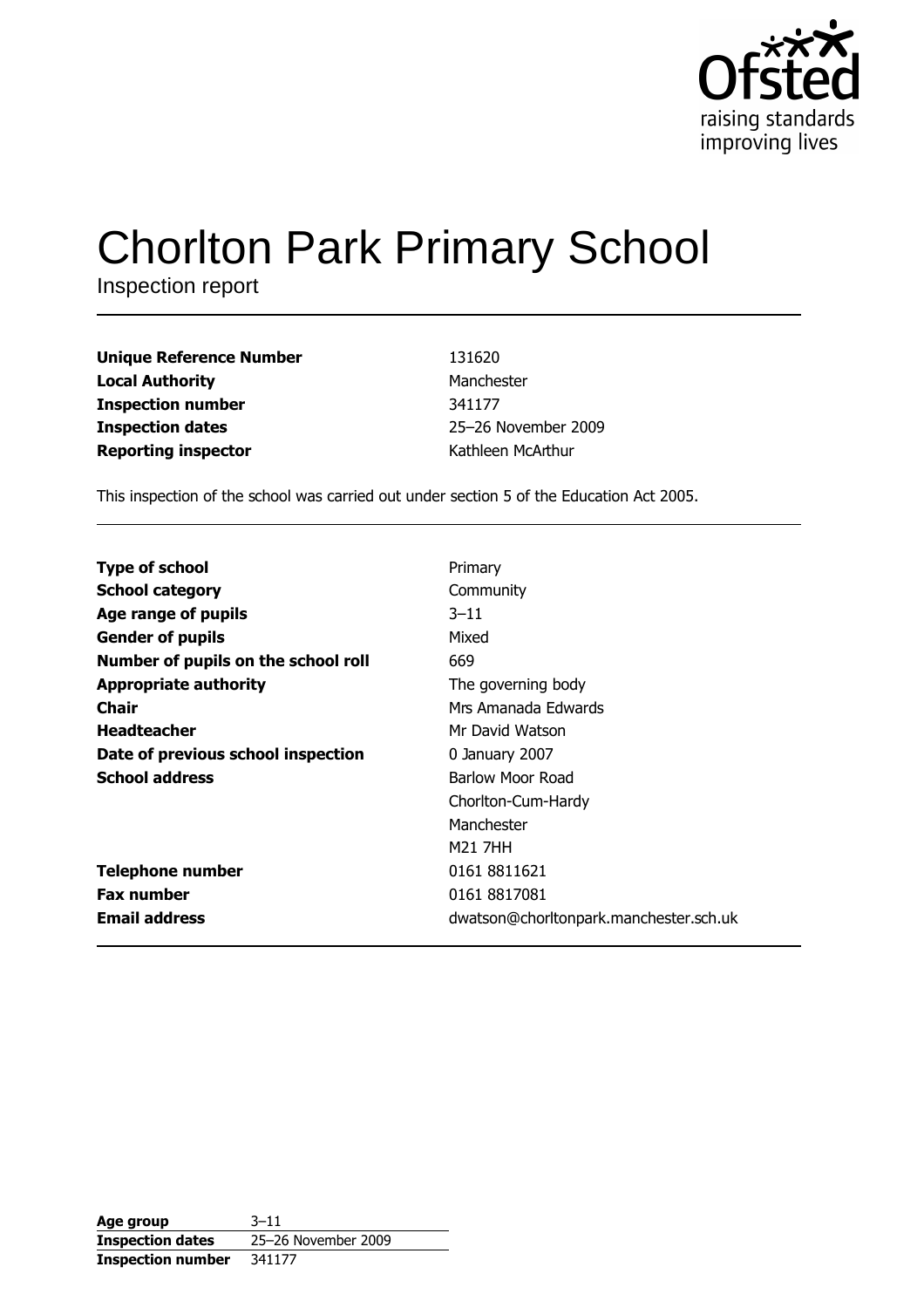The Office for Standards in Education, Children's Services and Skills (Ofsted) regulates and inspects to achieve excellence in the care of children and young people, and in education and skills for learners of all ages. It regulates and inspects childcare and children's social care, and inspects the Children and Family Court Advisory Support Service (Cafcass), schools, colleges, initial teacher training, work-based learning and skills training, adult and community learning, and education and training in prisons and other secure establishments. It rates council children's services, and inspects services for looked after children, safequarding and child protection.

Further copies of this report are obtainable from the school. Under the Education Act 2005, the school must provide a copy of this report free of charge to certain categories of people. A charge not exceeding the full cost of reproduction may be made for any other copies supplied.

If you would like a copy of this document in a different format, such as large print or Braille, please telephone 08456 404045, or email enquiries@ofsted.gov.uk.

You may copy all or parts of this document for non-commercial educational purposes, as long as you give details of the source and date of publication and do not alter the documentation in any way.

Royal Exchange Buildings St Ann's Square Manchester M2 7LA T: 08456 404045 Textphone: 0161 618 8524 E: enquiries@ofsted.gov.uk W: www.ofsted.gov.uk © Crown copyright 2009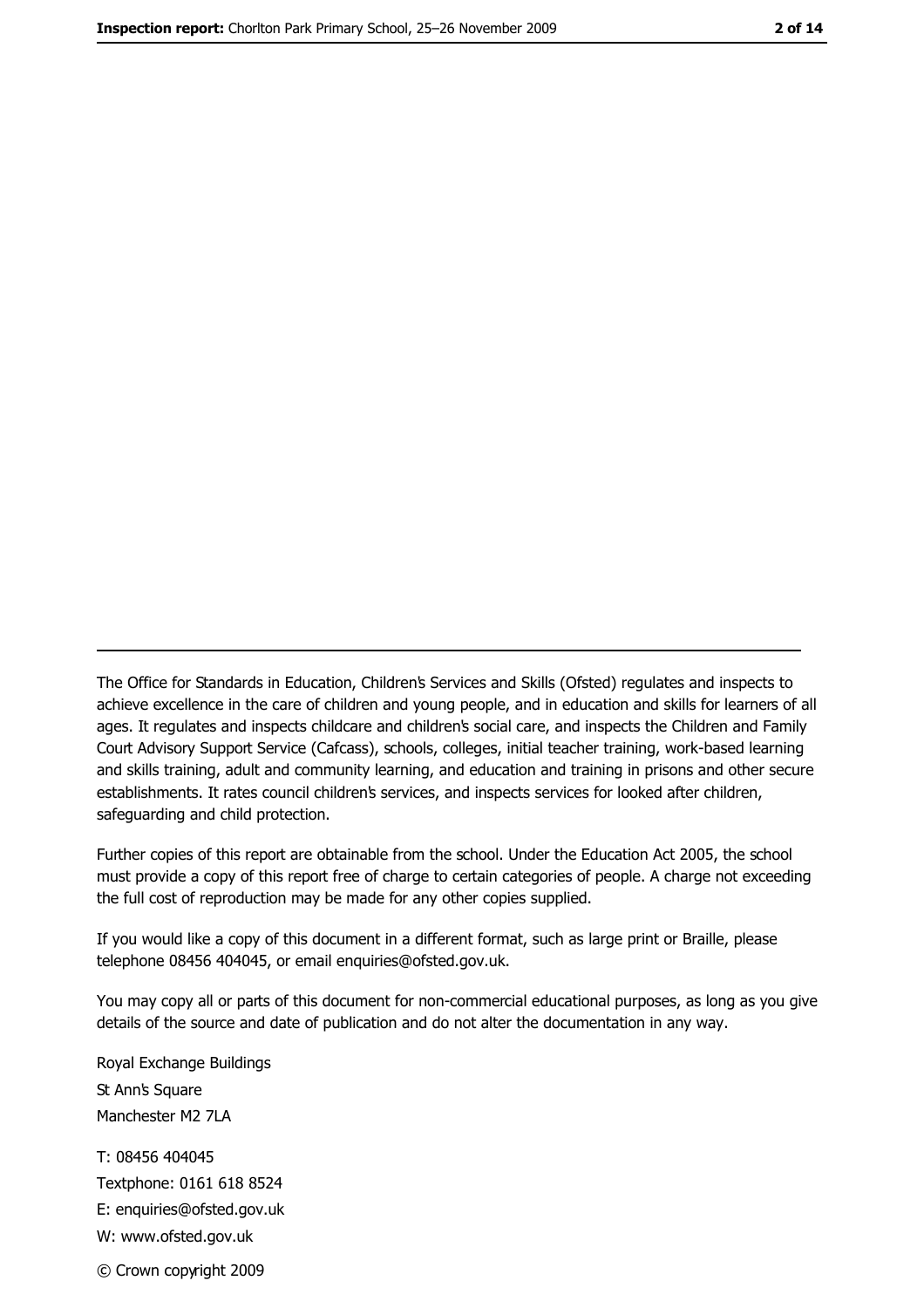# **Introduction**

This inspection was carried out by four additional inspectors. The inspectors visited 23 lessons, and held meetings with governors, staff, groups of pupils and parents. They observed the school's work, and looked at pupils' books, assessment data and records, safeguarding arrangements and school documents. Inspectors also considered the responses in the 101 questionnaires returned by parents and carers and those from pupils.

The inspection team reviewed many aspects of the school's work. It looked in detail at the following:

- what is being done to sustain the rising trend in English, particularly in writing  $\blacksquare$
- how senior leaders ensure their vision and aspirations are put into practice  $\blacksquare$
- the consistency of teaching and learning and the use of assessment  $\blacksquare$
- the strengths in the curriculum, particularly in information and communication  $\blacksquare$ technology.

# **Information about the school**

Chorlton Park is very much larger than most schools. Just over one third of the pupils are of White British heritage, others come from a diverse range of cultural backgrounds with Pakistani pupils as the largest group. About twenty two languages are represented and over a third of the pupils speak English in addition to their home language. The proportion of pupils receiving free school meals is above the national average. A lower than average proportion has special educational needs and/or disabilities. The Early Years Foundation Stage provision consists of a Nursery and Reception classes The school holds many national awards covering health, sports and the curriculum. Before and after-school care is provided on-site by a private company and is subject to a separate inspection by Ofsted.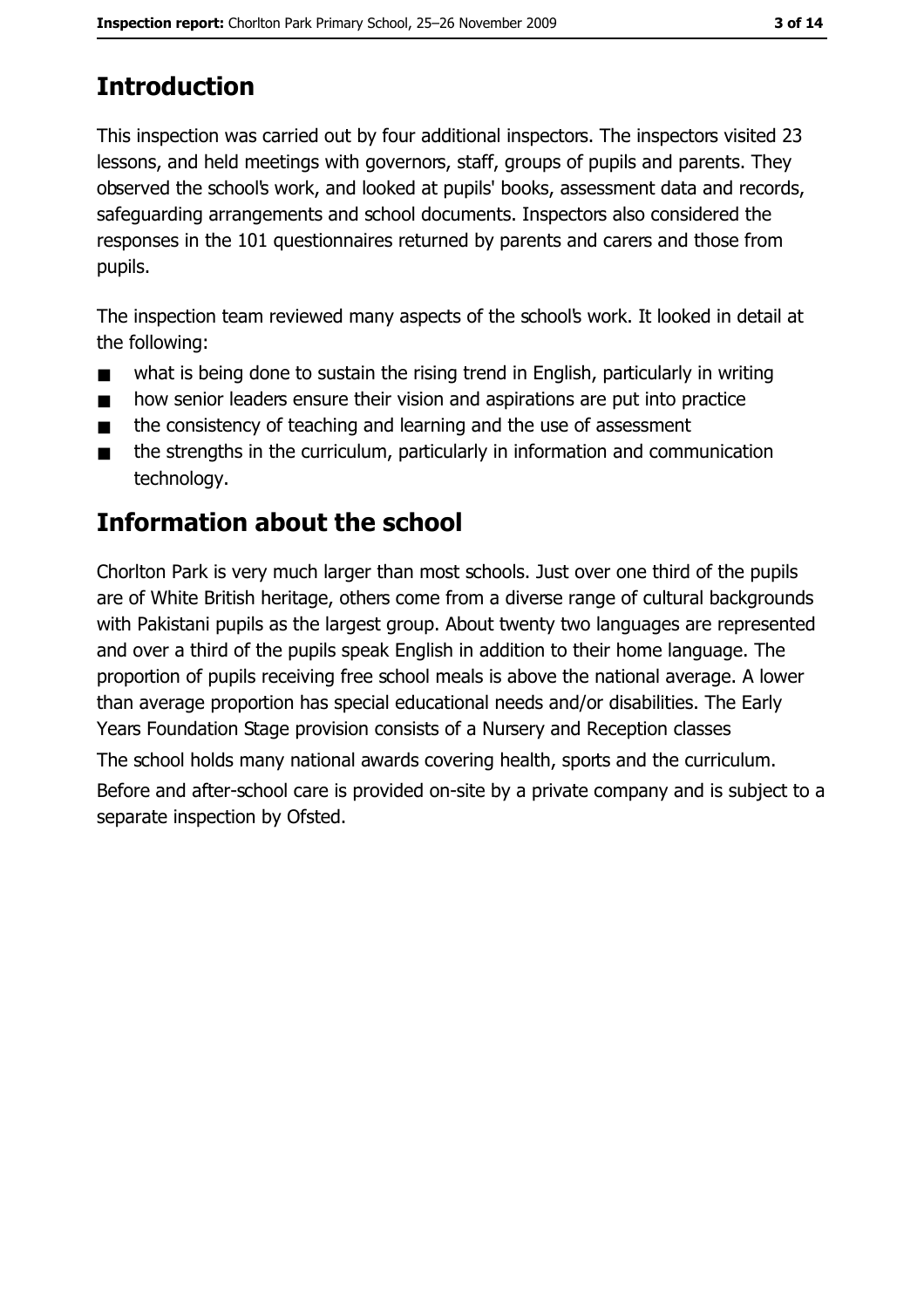# **Inspection judgements**

## Overall effectiveness: how good is the school?

#### The school's capacity for sustained improvement

## **Main findings**

This outstanding school is an extremely happy, harmonious learning community successfully providing education and care of the highest quality for every pupil. It makes every effort to reach out to engage and support parents, several of whom commented on the 'family' ethos. Pupils are exceptionally well cared for in the welcoming environment. Each one is known and valued as an individual so they feel secure and radiate pleasure in all they do. The inspectors agreed with the school's evaluation of its effectiveness, and value for money is excellent.

Achievement is outstanding. Pupils attain above average standards by the time they leave Year 6. Children enter the Early Years Foundation Stage with skills well below those typical for their age, especially in language and communication, and an increasing proportion of those admitted to older year groups have significant barriers to learning. Outstanding teaching that really captures pupils' interests and actively engages them in learning them ensures that they make excellent progress. Children get off to a flying start in the Early Years Foundation Stage and progress rapidly, particularly in their language skills. The school has successfully raised standards in English, but writing skills do not yet match those in reading. A national award recognises innovation in the high quality, enriched curriculum. Imaginative use of information and communication technology (ICT) is a real strength of the school; for example, pupils made a film, 'Don't judge a book by its cover' showing the danger of judging people by their appearance.

Pupils' enjoyment of school is clear for all to see, and is a major factor in their outstanding achievement. Their behaviour is exemplary, they say they feel entirely safe in school and are very aware of personal safety. The Healthy School and Activemark awards acknowledge pupils' excellent understanding of health issues. Pupils speak articulately of their contribution to the school and wider communities, are proud to act as peer mediators and councillors and willing to help in any way they can. Their personal and academic skills are very strong foundations for their future lives.

Dedicated and inspirational leadership, not content to rest on previous success, constantly seeks to improve provision to benefit every pupil. This has successfully moved the school forward, and deservedly gained local and national recognition. Very clear leadership roles help to successfully transmit the senior leaders' exceptionally high aspirations, which are seen in the commitment of staff, governors and pupils to achieve ambitious targets. This school knows itself extremely well, shown in tightly focused development plans. Sustained improvement in standards and the quality of the leadership team and staff give the school outstanding capacity for further improvement.

| ٦ |  |
|---|--|
| ٦ |  |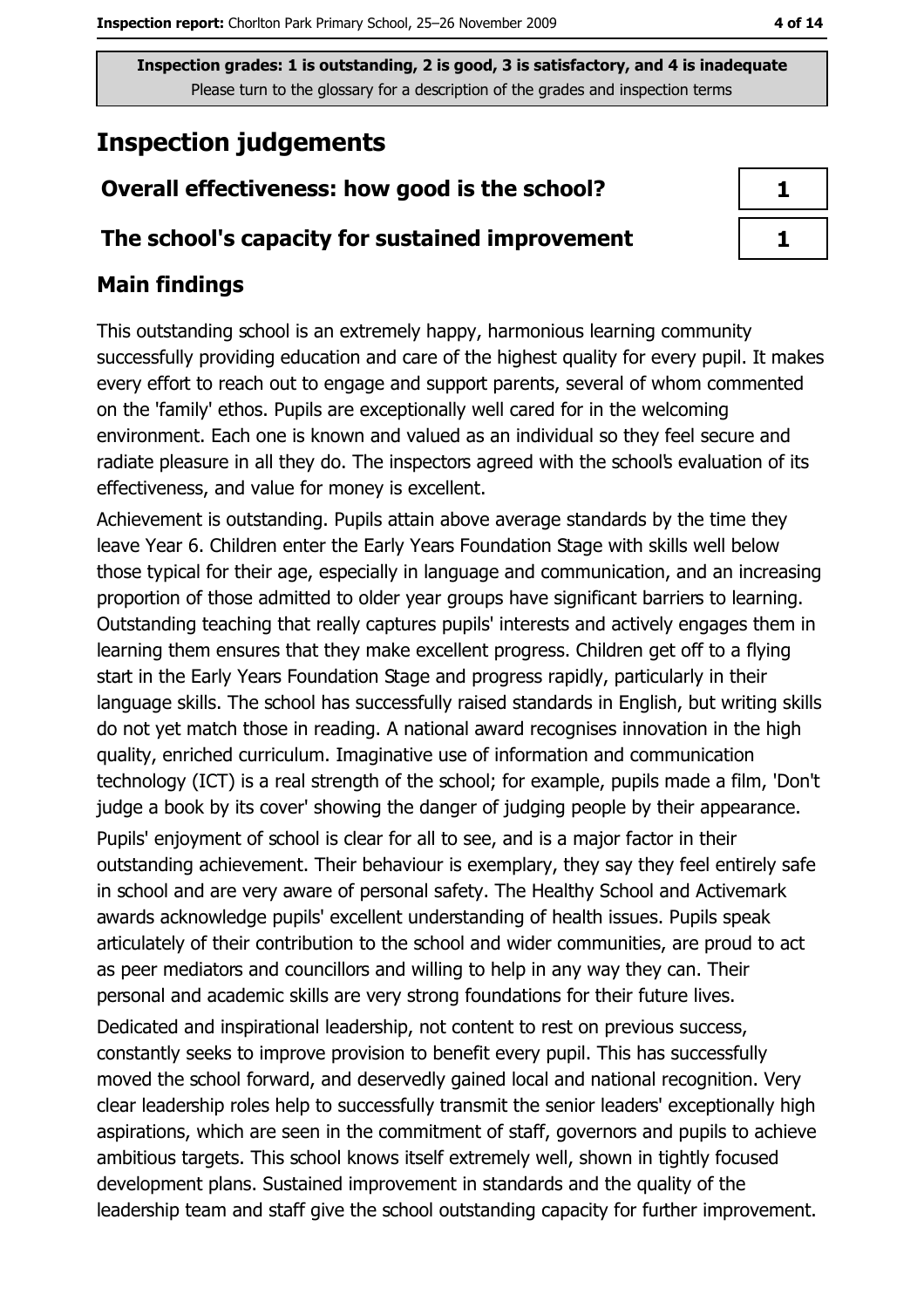## What does the school need to do to improve further?

- Sustain the improving trend in English by;  $\blacksquare$ 
	- embedding recently introduced strategies for writing so that pupils develop a wider vocabulary and structure their work more effectively.

### **Outcomes for individuals and groups of pupils**

All groups of pupils make excellent progress as they move through the school. Their books, work in lessons and discussions show a clear understanding of their own progress. They are enthusiastic and ambitious to aim higher, listen carefully in lessons, cooperate with their teachers and with each other. 'Never settle for less than your best' was a typical pupil's comment. Consequently, pupils' attainment is above average in English, mathematics and science. Very well focused and targeted support enables pupils from a wide range of cultural groups and those with special educational needs and/or disabilities to make excellent progress and perform better than their counterparts nationally.

National and school data show a clear trend of improvement over time in both Key Stages, sustained despite the fact that the school now welcomes many more pupils with significant barriers to their learning. Throughout the school, reading skills are stronger than in writing. The 'reading habit' project really captured pupils' enthusiasm. The focus now is to improve writing skills to match reading and sustain the improving trend in English. Early signs of improvement are seen, for example, in Year 6 pupils' well-considered and mature writing about Ann Frank. However, it will take time to really embed and consolidate pupils' skills, such as using more interesting vocabulary and organising their ideas more effectively.

Outstanding spiritual, moral, social and cultural development offers pupils varied opportunities to reflect on emotions and experiences; each class has a 'LEAF' chill out zone where pupils can sort out any problems. Pupils of all backgrounds form friendships and mix happily together, and respect the diverse beliefs, customs and lifestyles represented in school. They are considerate, show a keen sense of right and wrong and clearly understand that their actions have consequences. 'Think safe' is the school motto and pupils move round the extensive buildings with careful regard for their own and others' safety. They say bullying is not a problem and know staff will always help. In-school 'work experience' and additional responsibilities raise pupils' aspirations, and give them greater independence so they move to the next stage of their education with confidence. Attendance is satisfactory and punctuality first-rate. Everything possible is done to help the small number of families who find regular school attendance difficult. There are clear signs that these actions are resulting in rapid improvement.

#### These are the grades for pupils' outcomes

 $\mathbf{1}$ 

 $\overline{1}$  The grades for attainment and attendance are: 1 is high; 2 is above average; 3 is broadly average; and 4 is low.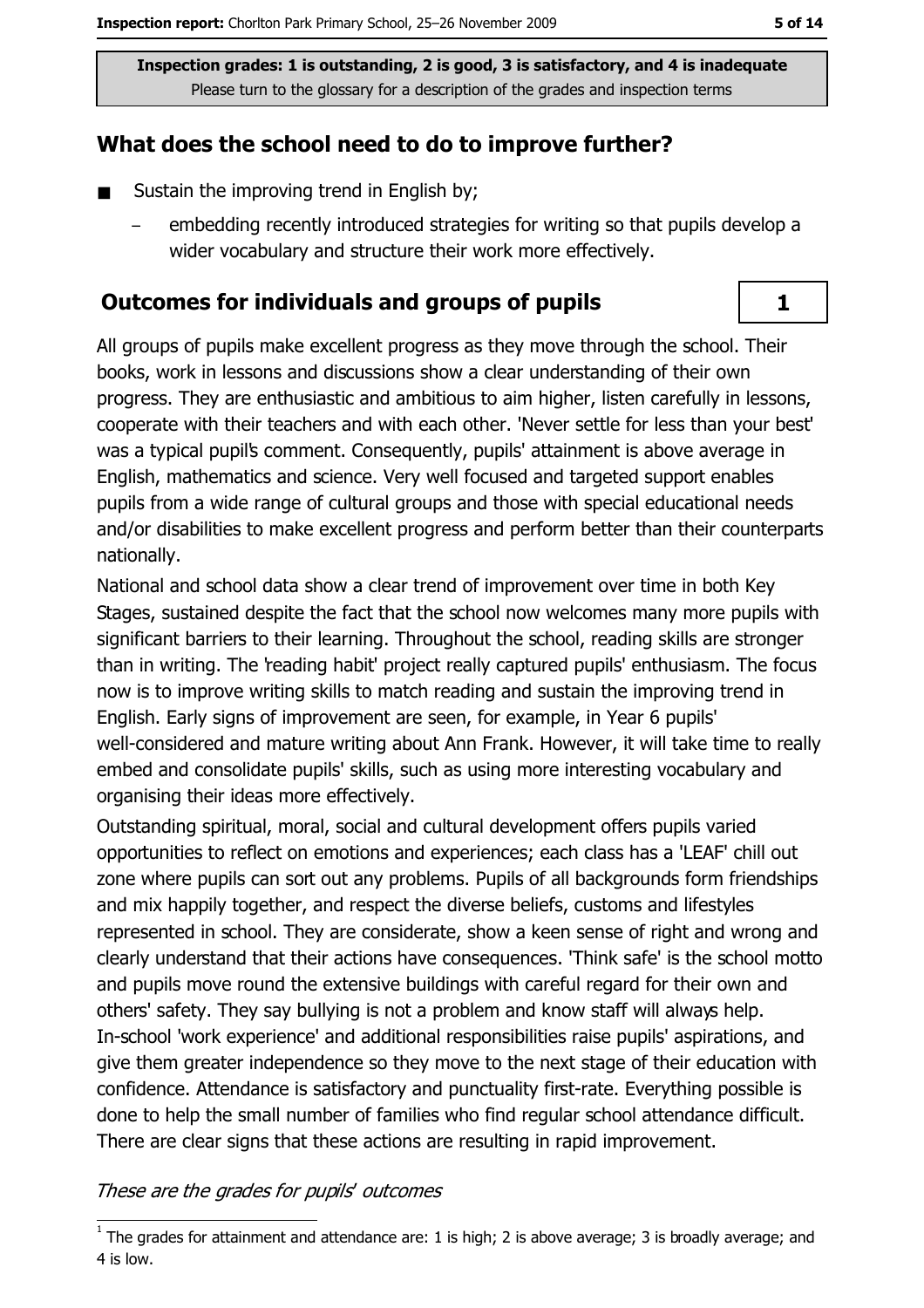| Pupils' achievement and the extent to which they enjoy their learning                                                     |                |
|---------------------------------------------------------------------------------------------------------------------------|----------------|
| Taking into account:<br>Pupils' attainment <sup>1</sup>                                                                   | $\overline{2}$ |
| The quality of pupils' learning and their progress                                                                        | 1              |
| The quality of learning for pupils with special educational needs and/or<br>disabilities and their progress               |                |
| The extent to which pupils feel safe                                                                                      | 1              |
| <b>Pupils' behaviour</b>                                                                                                  | 1              |
| The extent to which pupils adopt healthy lifestyles                                                                       | 1              |
| The extent to which pupils contribute to the school and wider community                                                   |                |
| The extent to which pupils develop workplace and other skills that will<br>contribute to their future economic well-being | $\mathbf{2}$   |
| Taking into account:                                                                                                      | 3              |
| Pupils' attendance <sup>1</sup>                                                                                           |                |
| The extent of pupils' spiritual, moral, social and cultural development                                                   | 1              |

#### How effective is the provision?

Every member of staff demonstrates very high expectations for their pupils, who know this and rise to the challenge, saying teachers are helpful and make them work hard. Different teaching styles, secure subject knowledge and highly effective questioning techniques stimulate pupils' thinking and reasoning skills, really involving them in their learning and promoting excellent progress. Extremely precise tracking of pupils' progress and understanding ensures activities are very well matched to different abilities and additional support is carefully targeted where needed. Skilled teaching assistants make a strong contribution. Work is thoroughly marked, pupils are sure of their targets and they are very confident about what they must do to improve their work; as one said, 'Teachers put comments that tell us what they want us to work on'.

The rich curriculum provides high quality opportunities for pupils to develop basic skills, an excellent programme for personal development and is very effectively adapted for pupils with additional needs. The 'Big Question' discussions link subjects imaginatively, so pupils want to find out more, whilst acquiring skills and knowledge. For example, in Year 1 the 'Big Question' on light drew together cultural festivals, celebrations, literacy and science. High quality ICT is used extremely well across the curriculum, and some pupils are trialling the use of electronic notebooks at home to extend their learning. Carefully considered actions intended to boost writing include 'Talk for writing' to help pupils organise their ideas, drama and using writing across the curriculum. Pupils spoke highly of the very wide range of enrichment activities, particularly visits and the popular after-school clubs. Extended partnerships provide specialist teaching and opportunities the school alone cannot provide, for example, additional activities for gifted and talented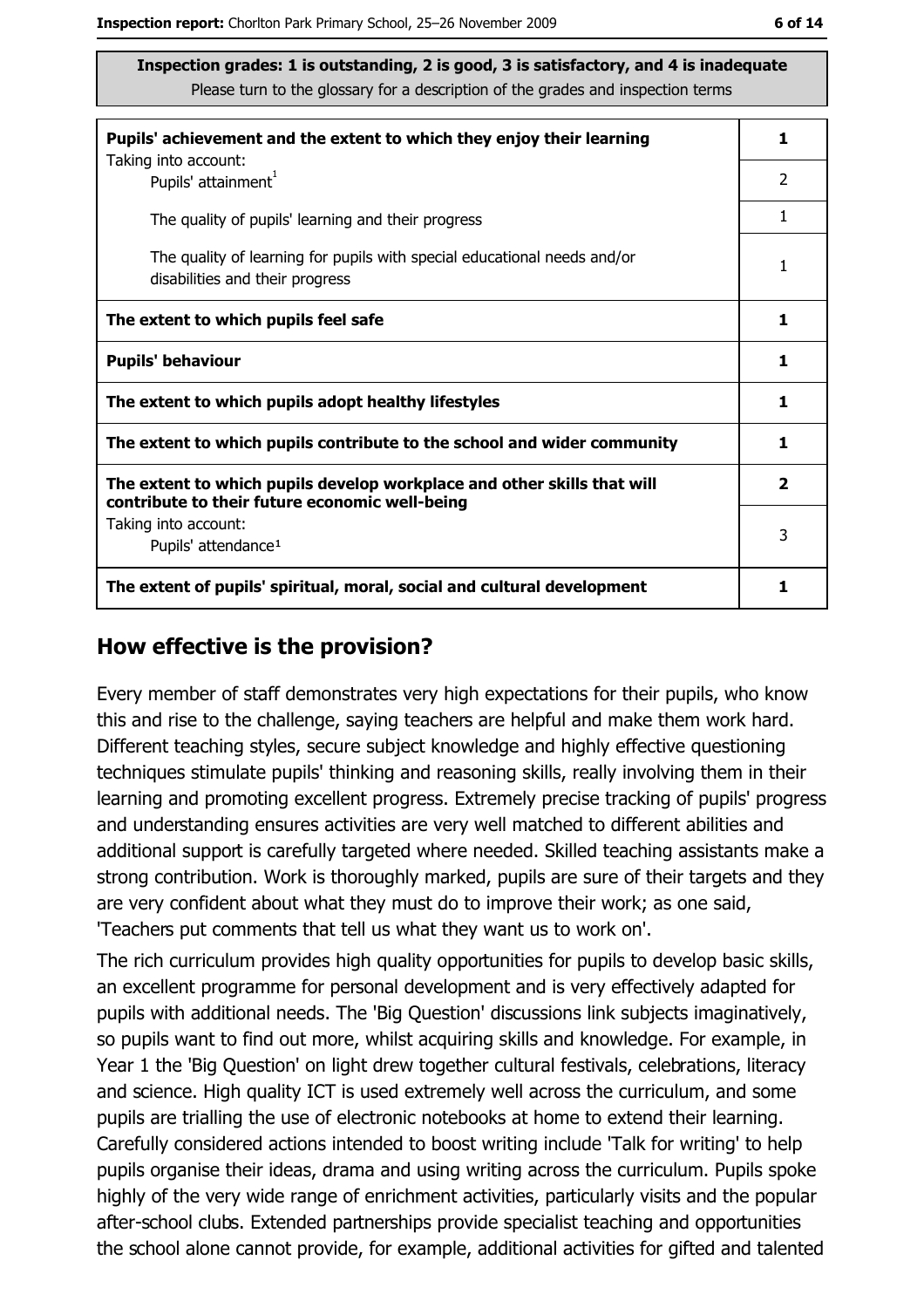pupils or the chance to learn a musical instrument.

Excellent care procedures show that each pupil really matters as an individual; staff know pupils and their families well. The parent support advisors really 'go the extra mile' to reach those who find it hard to be involved with their children's learning or need help with matters relating to attendance. Very good induction and transition arrangements ensure starting school or moving to the next stage of education are confident, happy experiences. Specific, high quality support and pastoral care very effectively target pupils with special educational needs and/or disabilities, those learning English and those who need additional challenge so they all develop and progress equally well. Parents value the range of information provided about their child's progress, activities and school events and the school works hard to incorporate their views.

These are the grades for the quality of provision

| The quality of teaching                                                                                    |  |
|------------------------------------------------------------------------------------------------------------|--|
| Taking into account:<br>The use of assessment to support learning                                          |  |
|                                                                                                            |  |
| The extent to which the curriculum meets pupils' needs, including, where<br>relevant, through partnerships |  |
| The effectiveness of care, guidance and support                                                            |  |

# How effective are leadership and management?

Leaders' aspirations and ambition to provide equal opportunities and eliminate discrimination are at the heart of the school and shared by all members of the school community. They successfully achieve their aim of giving every pupil the best possible opportunities in all aspects of school life. Leaders and managers at levels monitor teaching and learning rigorously. They complete action plans focused firmly on raising standards and improving provision in their areas of responsibility. Excellent governance brings high levels of challenge based on training, skills and knowledge gained from very well organised systems for evaluating the work of the school.

Relationships with parents are excellent. The school is passionate about involving them, holding Family Learning weekends with activities to appeal to everyone, including salsa dancing and ICT, literacy and numeracy information sessions. These activities and the work of parent support advisers make a strong contribution to the school's outstanding community cohesion provision, which is based on an excellent understanding of its context and local needs. Consequently, the school is a calm, harmonious environment that reaches out to support its local community, where all pupils thrive and gain respect for the different cultures and lifestyles in Britain and the wider world. Valuable partnerships with external agencies support pupils and their families, and the school leads the development of many activities for other establishments. Safeguarding procedures are excellent and meet requirements, and pupils and parents agree that the school is extremely safe. Very rigorous risk assessments cover all activities and are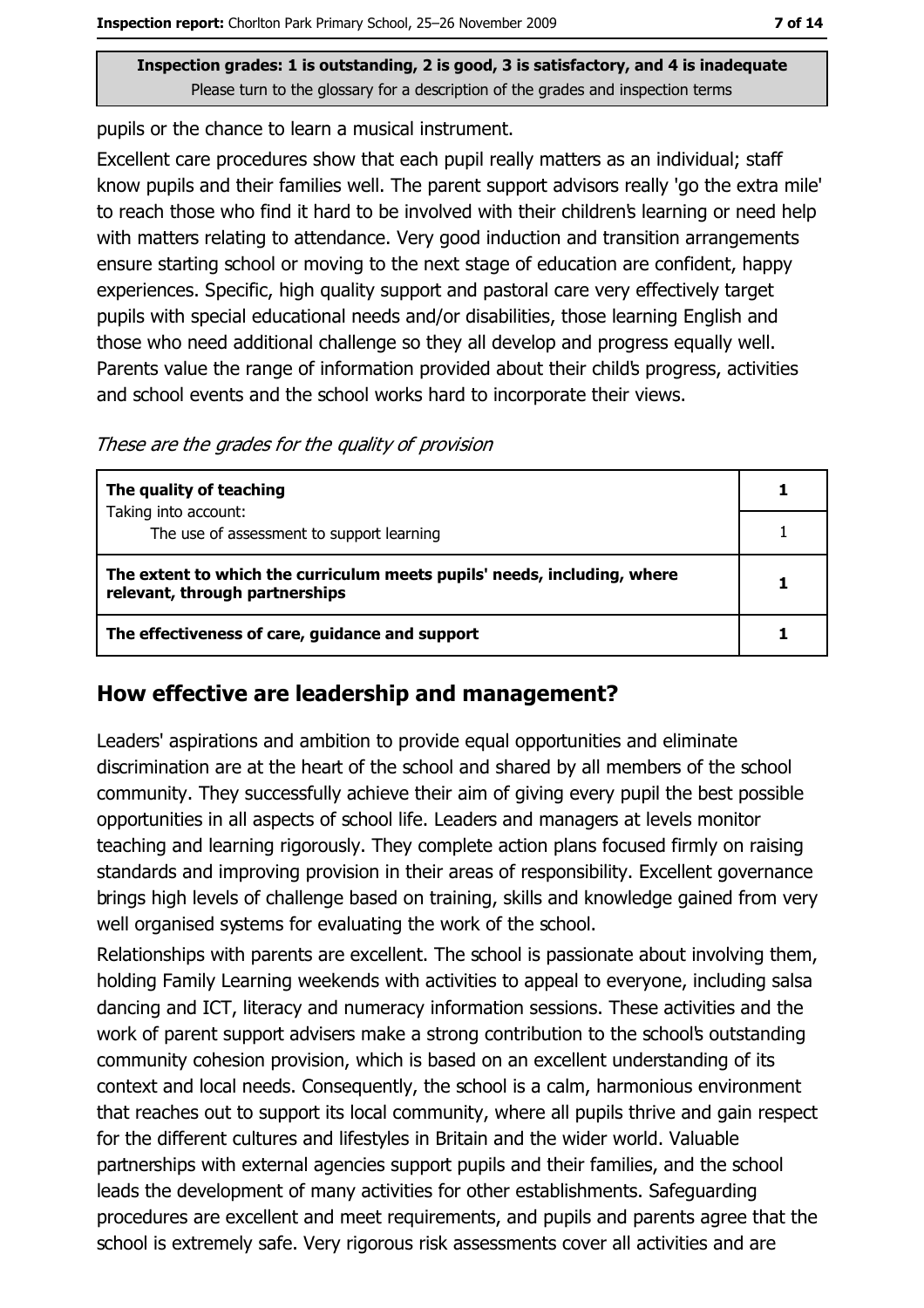discussed with pupils so they share equally in the collective responsibility for their safety and well-being.

These are the grades for leadership and management

| The effectiveness of leadership and management in embedding ambition and<br>driving improvement                                                                     | 1 |
|---------------------------------------------------------------------------------------------------------------------------------------------------------------------|---|
| Taking into account:<br>The leadership and management of teaching and learning                                                                                      |   |
| The effectiveness of the governing body in challenging and supporting the<br>school so that weaknesses are tackled decisively and statutory responsibilities<br>met | 1 |
| The effectiveness of the school's engagement with parents and carers                                                                                                | 1 |
| The effectiveness of partnerships in promoting learning and well-being                                                                                              | 1 |
| The effectiveness with which the school promotes equality of opportunity and<br>tackles discrimination                                                              | 1 |
| The effectiveness of safeguarding procedures                                                                                                                        | 1 |
| The effectiveness with which the school promotes community cohesion                                                                                                 | 1 |
| The effectiveness with which the school deploys resources to achieve<br>value for money                                                                             |   |

## **Early Years Foundation Stage**

Excellent provision ensures all children make outstanding progress in their learning and development. From well below average starting points, most reach the learning goals for their age by the time they move to Year 1. The children are very well cared for and supervised at all times, so they feel very secure, safe and keen to learn. Their behaviour is excellent and their enjoyment is obvious as they laugh and play happily together. Parents and children enjoy excellent warm, friendly relationships with all the adults in the setting. Every morning, parents stay for a short while, for example reading, modelling and playing games with their child; this settles the child and forges strong links between home and school. From the moment they arrive each day, the bright stimulating environment captivates the children and invites them to explore and investigate indoors and outside. They love painting the fence, digging the garden and visiting the Forest School which offers even more exciting outdoor learning activities. Outstanding teaching and carefully planned activities move learning along in small steps through challenging experiences that encourage children to think independently and solve problems. Children begin to look after themselves, enjoy their daily milk and fruit and say they must wash their hands after blowing their noses 'to keep germs away'. Exceptionally strong leadership imparts a very strong vision for future improvements. Very good use of the particular skills and knowledge of each member of staff provides learning that takes full account of each child's individual learning and cultural needs.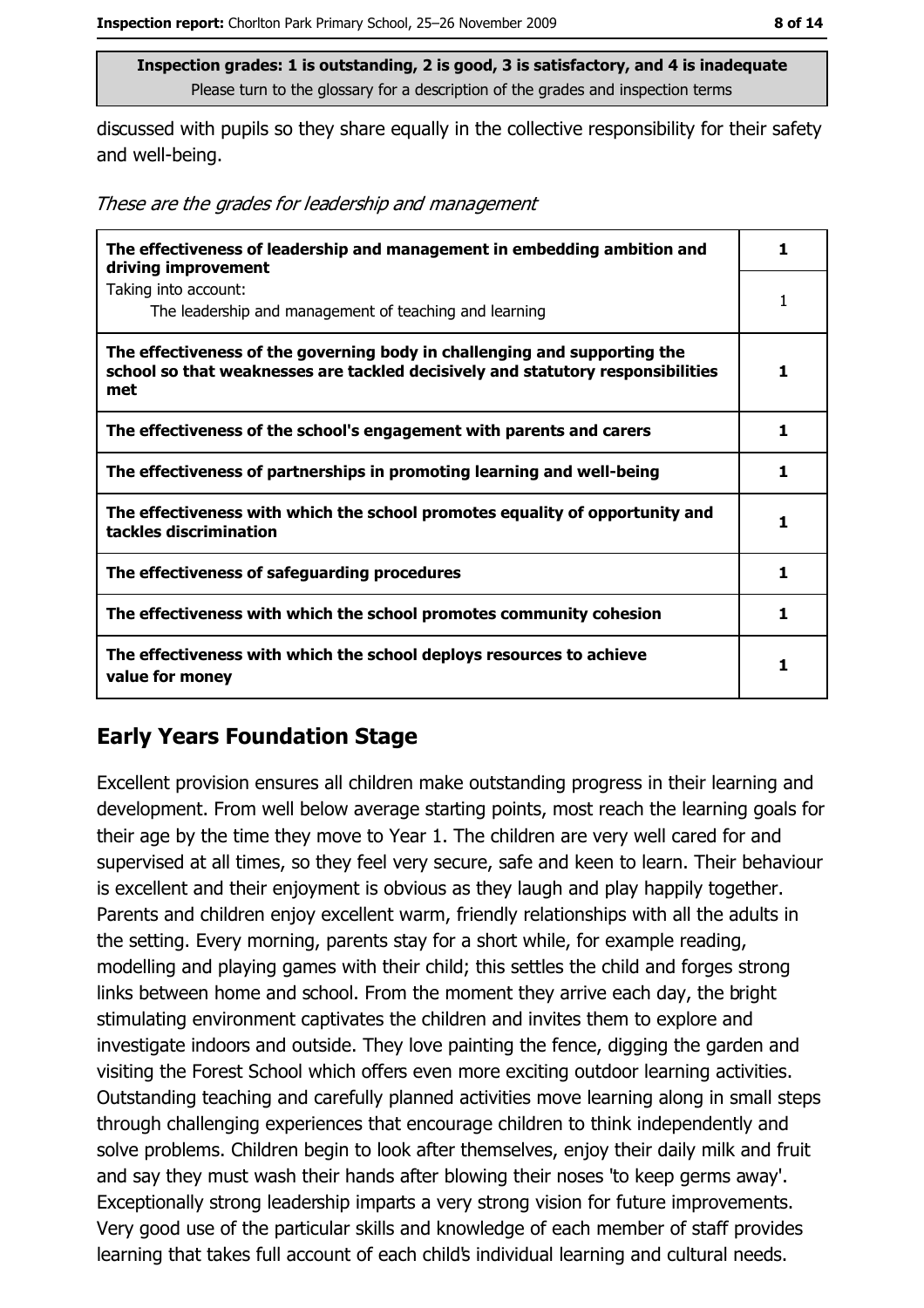These are the grades for the Early Years Foundation Stage

| <b>Overall effectiveness of the Early Years Foundation Stage</b>                      |  |
|---------------------------------------------------------------------------------------|--|
| Taking into account:<br>Outcomes for children in the Early Years Foundation Stage     |  |
| The quality of provision in the Early Years Foundation Stage                          |  |
| The effectiveness of leadership and management of the Early Years<br>Foundation Stage |  |

#### **Views of parents and carers**

The great majority of responses to the parental questionnaires were very positive. All agreed that their child enjoys school. They said their child makes enough progress, is kept safe, teaching is good and they feel well informed. They are very supportive of the leadership and very happy with their child's overall experience of school.

A very small number said they felt unacceptable behaviour was not effectively dealt with and others that their suggestions and concerns were not taken account of. Inspection findings did not support these views, and found that:

- $\blacksquare$ behaviour is outstanding
- pupils do not think there is a problem with unacceptable behaviour and know how  $\blacksquare$ to get help if they have any difficulties
- the school uses a range of methods to seek and respond to the views of parents,  $\blacksquare$ including newsletters, surveys, the website, telephone, parents evenings, and parent support workers.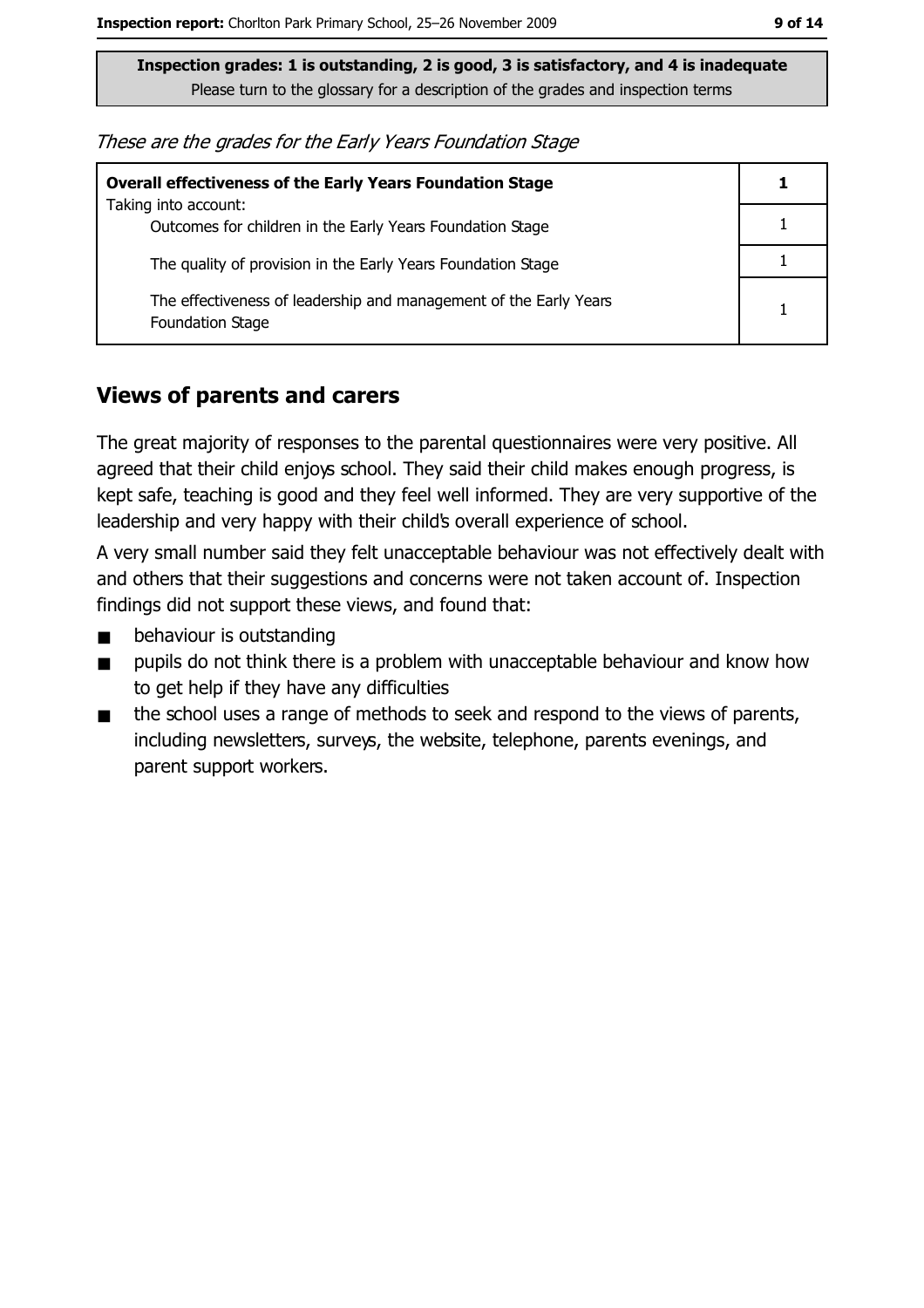#### Responses from parents and carers to Ofsted's questionnaire

Ofsted invited all the registered parents and carers of pupils registered at Chorlton Park Primary School to complete a questionnaire about their views of the school.

In the questionnaire, parents and carers were asked to record how strongly they agreed with 13 statements about the school.

The inspection team received 101 completed questionnaires by the end of the on-site inspection. In total, there are 669 pupils registered at the school.

| <b>Statements</b>                                                                                                                                                                                                                                       | <b>Strongly</b><br><b>Agree</b> |               | <b>Agree</b> |               |                | <b>Disagree</b> |              | <b>Strongly</b><br>disagree |  |
|---------------------------------------------------------------------------------------------------------------------------------------------------------------------------------------------------------------------------------------------------------|---------------------------------|---------------|--------------|---------------|----------------|-----------------|--------------|-----------------------------|--|
|                                                                                                                                                                                                                                                         | <b>Total</b>                    | $\frac{0}{0}$ | <b>Total</b> | $\frac{0}{0}$ | <b>Total</b>   | $\frac{1}{2}$   | <b>Total</b> | $\frac{1}{2}$               |  |
| My child enjoys school                                                                                                                                                                                                                                  | 85                              | 84            | 16           | 16            | 0              | 0               | 0            | 0                           |  |
| The school keeps my child<br>safe                                                                                                                                                                                                                       | 71                              | 70            | 27           | 27            | $\mathbf 0$    | 0               | 0            | $\mathbf 0$                 |  |
| The school informs me<br>about my child's progress                                                                                                                                                                                                      | 52                              | 51            | 46           | 46            | 3              | 3               | 0            | 0                           |  |
| My child is making enough<br>progress at this school                                                                                                                                                                                                    | 52                              | 51            | 46           | 46            | $\mathbf{1}$   | $\mathbf{1}$    | 1            | $\mathbf{1}$                |  |
| The teaching is good at this<br>school                                                                                                                                                                                                                  | 65                              | 64            | 34           | 34            | $\mathbf{1}$   | $\mathbf{1}$    | 0            | 0                           |  |
| The school helps me to<br>support my child's learning                                                                                                                                                                                                   | 54                              | 53            | 43           | 43            | 3              | 3               | 0            | 0                           |  |
| The school helps my child to<br>have a healthy lifestyle                                                                                                                                                                                                | 59                              | 58            | 35           | 35            | 3              | 3               | 0            | $\mathbf 0$                 |  |
| The school makes sure that<br>my child is well prepared for<br>the future (for example<br>changing year group,<br>changing school, and for<br>children who are finishing<br>school, entering further or<br>higher education, or<br>entering employment) | 57                              | 56            | 36           | 36            | $\mathbf{1}$   | $\mathbf{1}$    | $\mathbf 0$  | $\mathbf 0$                 |  |
| The school meets my child's<br>particular needs                                                                                                                                                                                                         | 51                              | 50            | 42           | 42            | $\overline{2}$ | $\overline{2}$  | 0            | 0                           |  |
| The school deals effectively<br>with unacceptable behaviour                                                                                                                                                                                             | 54                              | 53            | 39           | 39            | 5              | 5               | 0            | 0                           |  |
| The school takes account of<br>my suggestions and<br>concerns                                                                                                                                                                                           | 49                              | 49            | 42           | 42            | $\overline{4}$ | 4               | 0            | $\boldsymbol{0}$            |  |
| The school is led and<br>managed effectively                                                                                                                                                                                                            | 67                              | 66            | 32           | 32            | $\mathbf 0$    | $\mathbf 0$     | $\mathbf 0$  | $\mathbf 0$                 |  |
| Overall, I am happy with my<br>child's experience at this<br>school                                                                                                                                                                                     | 69                              | 68            | 30           | 30            | $\overline{2}$ | $\overline{2}$  | 0            | $\mathbf 0$                 |  |

The table above summarises the responses that parents and carers made to each statement. The percentages indicate the proportion of parents and carers giving that response out of the total number of completed questionnaires. Where one or more parents and carers chose not to answer a particular question, the percentages will not add up to 100%.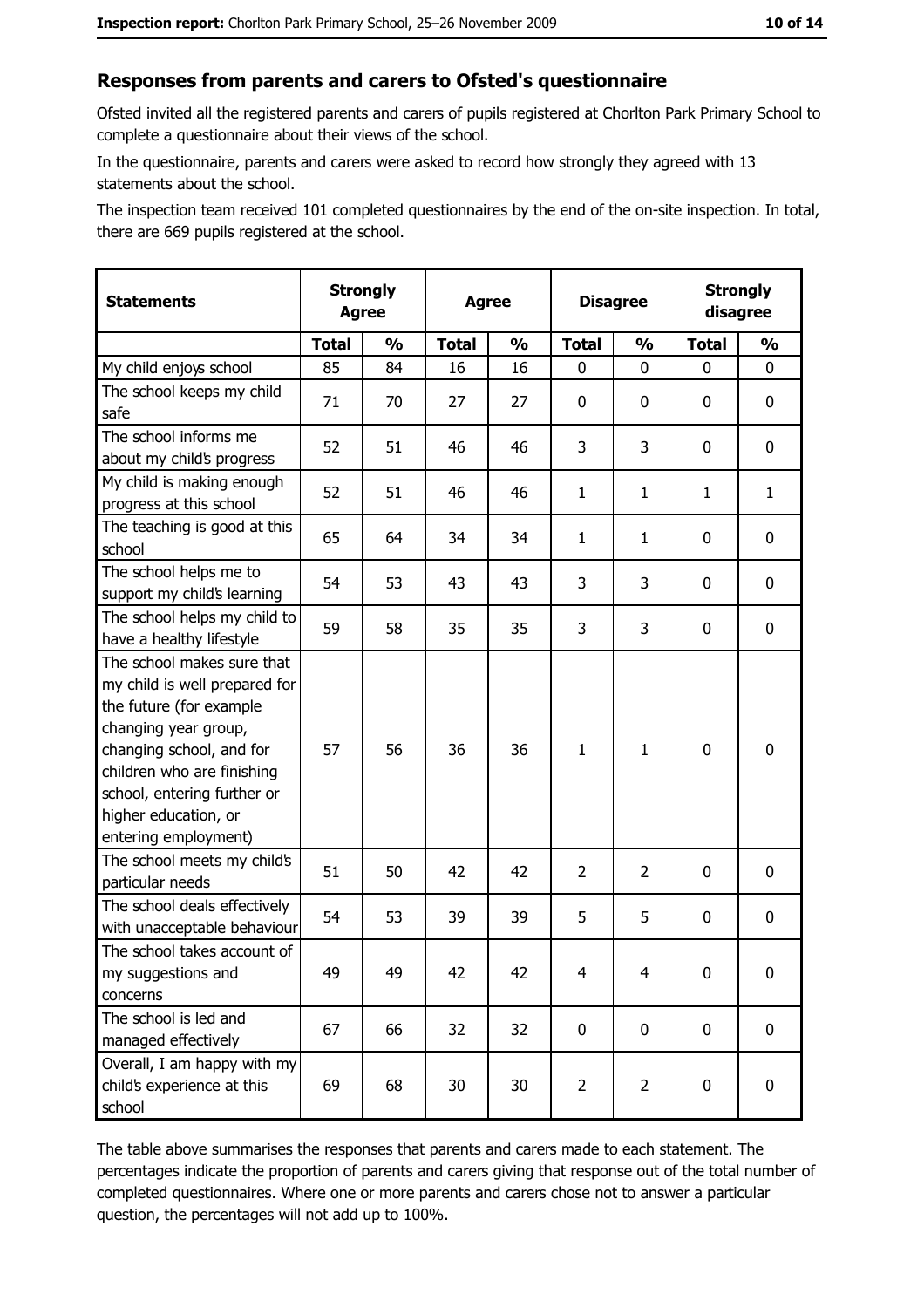# Glossary

| Grade   | <b>Judgement</b> | <b>Description</b>                                                                                                                                                                                                               |
|---------|------------------|----------------------------------------------------------------------------------------------------------------------------------------------------------------------------------------------------------------------------------|
| Grade 1 | Outstanding      | These features are highly effective. An oustanding<br>school provides exceptionally well for its pupils' needs.                                                                                                                  |
| Grade 2 | Good             | These are very positive features of a school. A school<br>that is good is serving its pupils well.                                                                                                                               |
| Grade 3 | Satisfactory     | These features are of reasonable quality. A satisfactory<br>school is providing adequately for its pupils.                                                                                                                       |
| Grade 4 | Inadequate       | These features are not of an acceptable standard. An<br>inadequate school needs to make significant<br>improvement in order to meet the needs of its pupils.<br>Ofsted inspectors will make further visits until it<br>improves. |

# What inspection judgements mean

# Overall effectiveness of schools inspected between September 2007 and July 2008

|                       | Overall effectiveness judgement (percentage of<br>schools) |      |                     |                   |
|-----------------------|------------------------------------------------------------|------|---------------------|-------------------|
| <b>Type of school</b> | <b>Outstanding</b>                                         | Good | <b>Satisfactory</b> | <b>Inadequate</b> |
| Nursery schools       | 39                                                         | 58   | 3                   | 0                 |
| Primary schools       | 13                                                         | 50   | 33                  | 4                 |
| Secondary schools     | 17                                                         | 40   | 34                  | 9                 |
| Sixth forms           | 18                                                         | 43   | 37                  | $\overline{2}$    |
| Special schools       | 26                                                         | 54   | 18                  | $\overline{2}$    |
| Pupil referral units  | 7                                                          | 55   | 30                  | 7                 |
| All schools           | 15                                                         | 49   | 32                  | 5                 |

New school inspection arrangements were introduced on 1 September 2009. This means that inspectors now make some additional judgements that were not made previously.

The data in the table above were reported in The Annual Report of Her Majesty's Chief Inspector of Education, Children's Services and Skills 2007/08.

Percentages are rounded and do not always add exactly to 100. Secondary school figures include those that have sixth forms, and sixth form figures include only the data specifically for sixth form inspection judgements.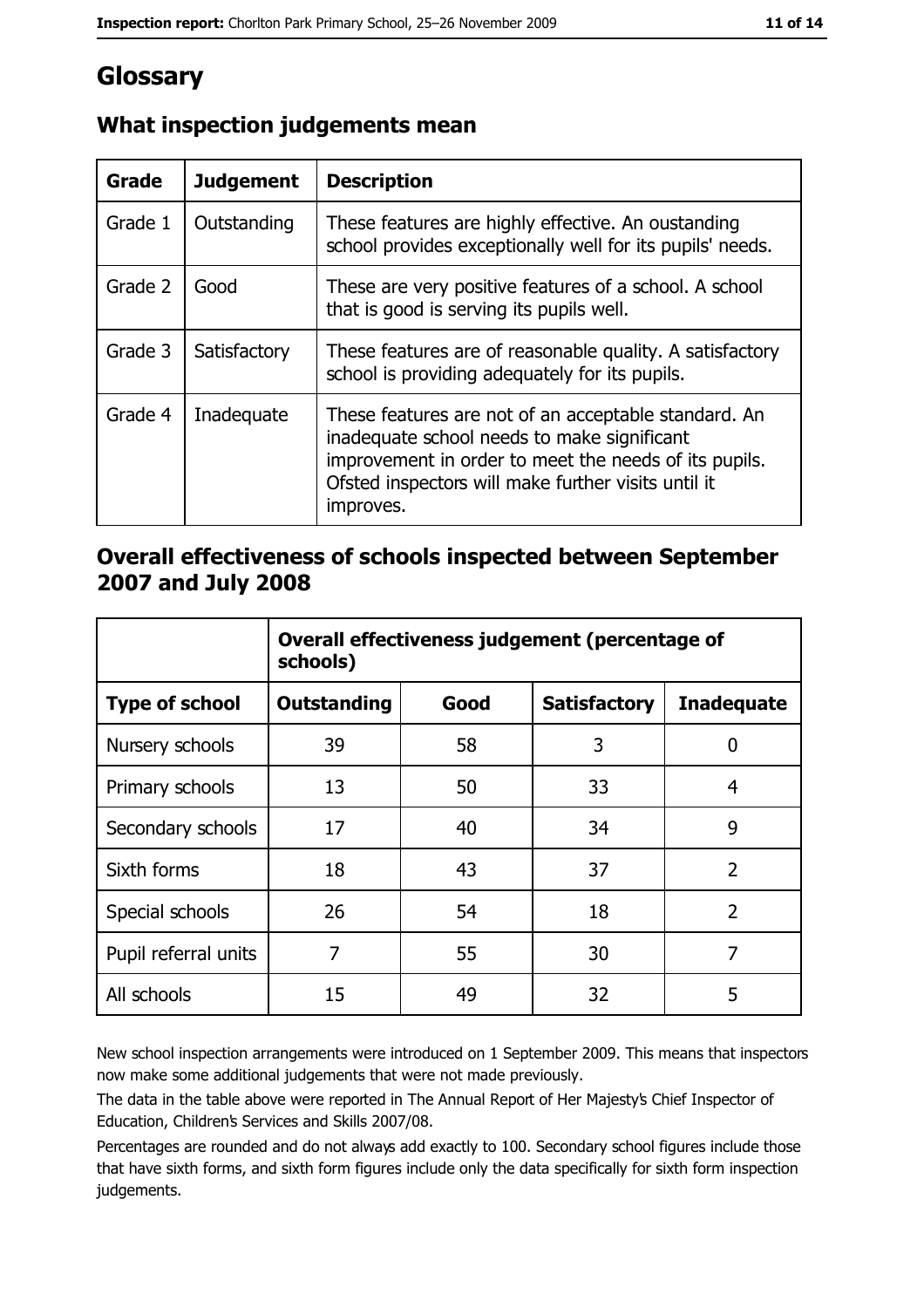# **Common terminology used by inspectors**

| Achievement:                  | the progress and success of a pupil in<br>their learning, development or training.                                                                                                                                                                                                                           |
|-------------------------------|--------------------------------------------------------------------------------------------------------------------------------------------------------------------------------------------------------------------------------------------------------------------------------------------------------------|
| Attainment:                   | the standard of the pupils' work shown by<br>test and examination results and in<br>lessons.                                                                                                                                                                                                                 |
| Capacity to improve:          | the proven ability of the school to<br>continue improving. Inspectors base this<br>judgement on what the school has<br>accomplished so far and on the quality of<br>its systems to maintain improvement.                                                                                                     |
| Leadership and management:    | the contribution of all the staff with<br>responsibilities, not just the headteacher,<br>to identifying priorities, directing and<br>motivating staff and running the school.                                                                                                                                |
| Learning:                     | how well pupils acquire knowledge,<br>develop their understanding, learn and<br>practise skills and are developing their<br>competence as learners.                                                                                                                                                          |
| <b>Overall effectiveness:</b> | inspectors form a judgement on a school's<br>overall effectiveness based on the findings<br>from their inspection of the school. The<br>following judgements, in particular,<br>influence what the overall effectiveness<br>judgement will be.                                                               |
|                               | The school's capacity for sustained<br>improvement.<br>Outcomes for individuals and groups<br>of pupils.<br>The quality of teaching.<br>The extent to which the curriculum<br>meets pupil's needs, including where<br>relevant, through partnerships.<br>The effectiveness of care, guidance<br>and support. |
| Progress:                     | the rate at which pupils are learning in<br>lessons and over longer periods of time. It<br>is often measured by comparing the<br>pupils' attainment at the end of a key<br>stage with their attainment when they<br>started.                                                                                 |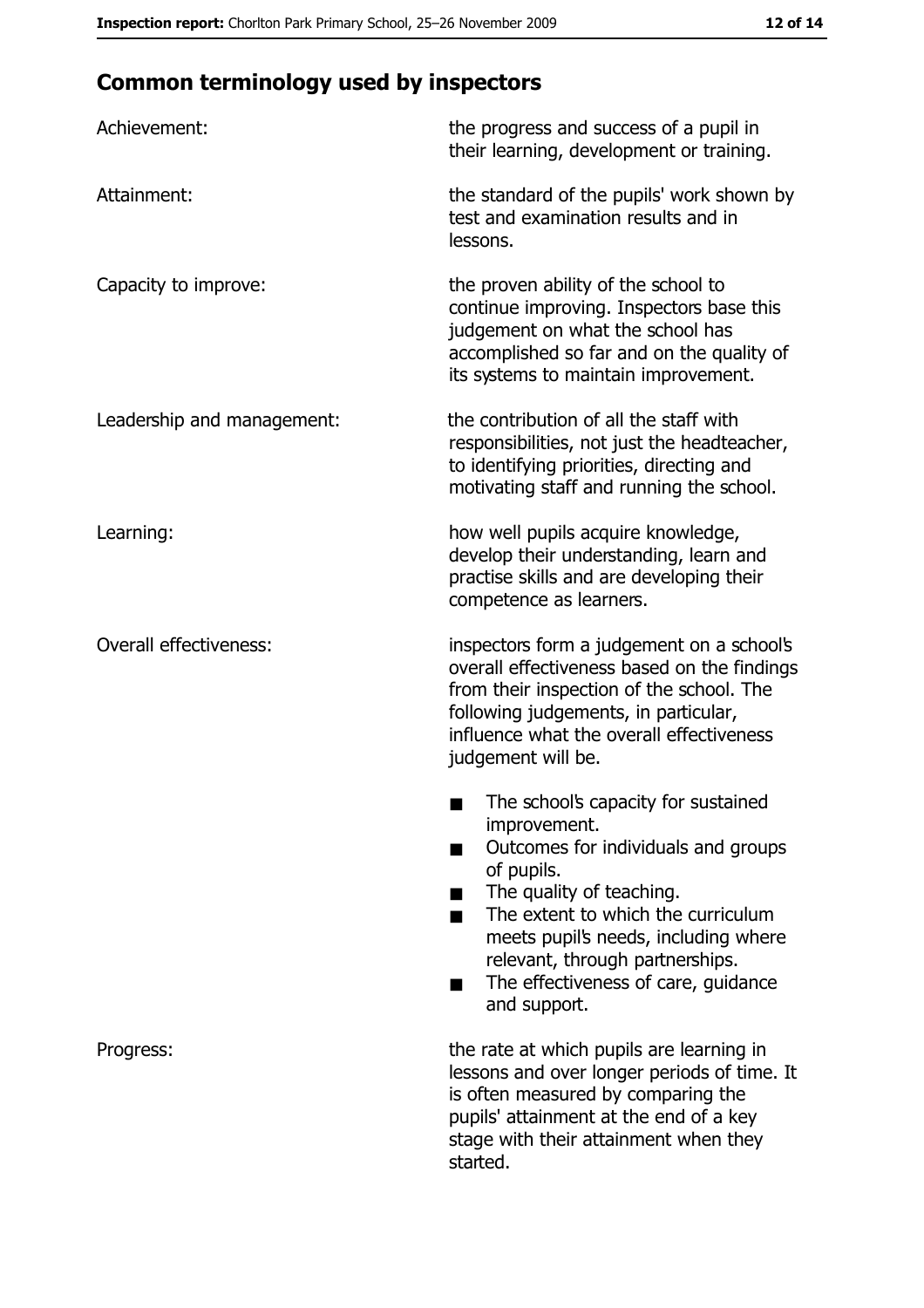This letter is provided for the school, parents and carers to share with their children. It describes Ofsted's main findings from the inspection of their school.



27 Nov 2009

Dear Pupils,

Inspection of Chorlton Park Primary School, Manchester, M21 7HH

Thank you for making us so welcome when we inspected your school. The inspectors really enjoyed visiting your classes and assembly, looking at the colourful displays, seeing the pictures of Year 6 in the water on their residential trip, and of course talking to you! We could tell you are very proud of your school and your parents told us they are pleased that you enjoy everything you do. We were very impressed by your excellent behaviour and the way you look out for each other.

We judge that yours is an outstanding school and found that just about everything is outstanding at Chorlton Park! This includes:

- your excellent progress and the way you work hard in all subjects so you reach high  $\blacksquare$ standards
- the leaders, governors and staff  $\blacksquare$
- the Early Years Foundation Stage  $\blacksquare$
- the way in which you are cared for care, guided and supported and kept safe  $\blacksquare$
- the really exciting curriculum.  $\blacksquare$

We think you can do better in your writing, so we have asked the headteacher and teachers to help you do this. You have already made a good start, so keep up the good work, make sure you attend regularly and continue to enjoy life at Chorlton Park School. We send you our very best wishes

Yours sincerely Kathleen McArthur Lead inspector